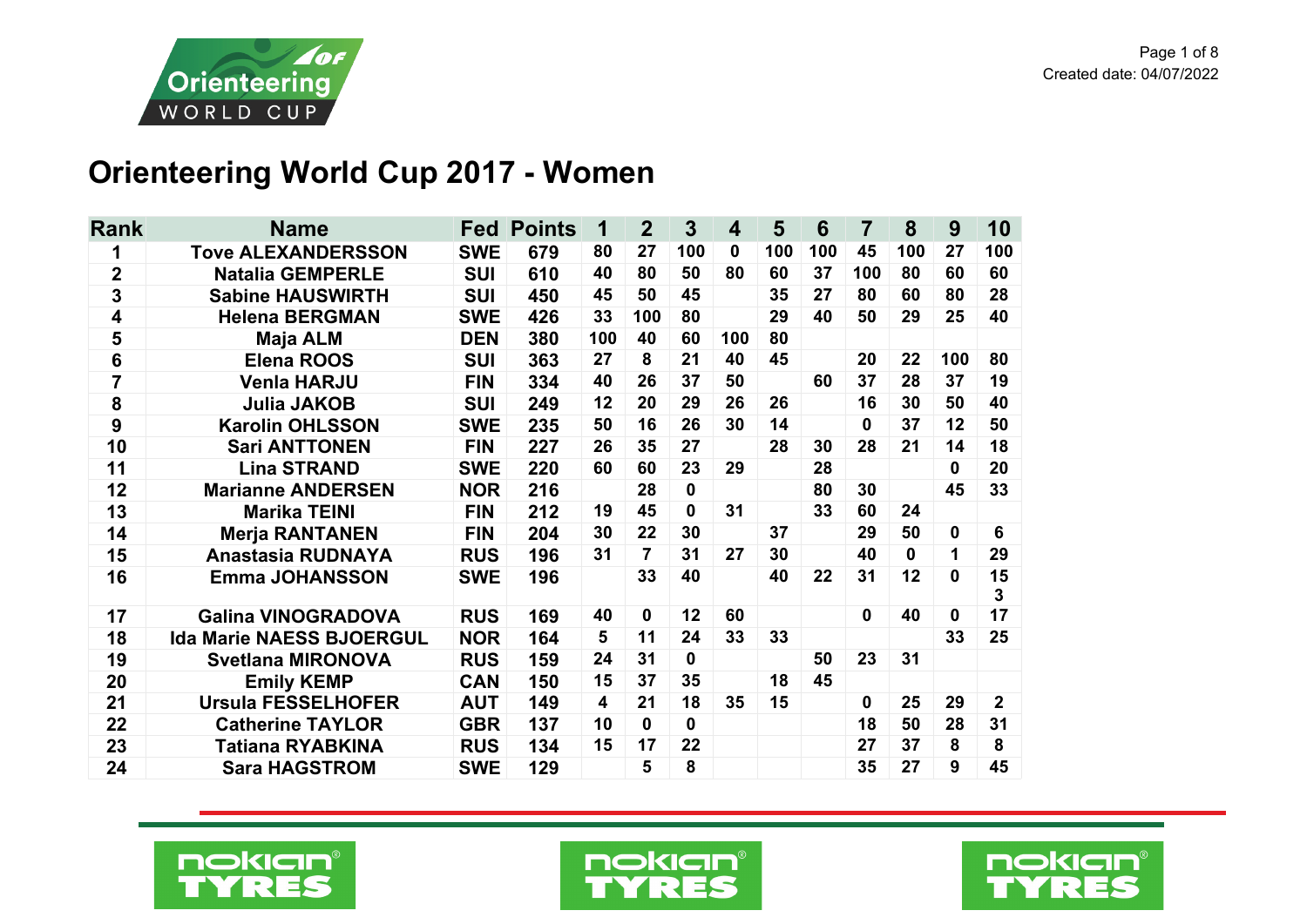

| <b>Rank</b> | <b>Name</b>                    | Fed        | <b>Points</b> | 1              | $\overline{2}$ | 3              | $\overline{\mathbf{4}}$ | 5  | 6           | 7                       | 8                       | 9              | 10                      |
|-------------|--------------------------------|------------|---------------|----------------|----------------|----------------|-------------------------|----|-------------|-------------------------|-------------------------|----------------|-------------------------|
| 25          | <b>Silje Ekroll JAHREN</b>     | <b>NOR</b> | 125           | 20             | 9              | 15             | 22                      |    |             | 5                       | 20                      | 20             | 14                      |
| 26          | <b>Martina RUCH</b>            | <b>SUI</b> | 123           | 12             | 0              | 10             |                         |    | $\mathbf 0$ | 24                      | 23                      | 30             | 24                      |
| 27          | <b>Vendula HORCICKOVA</b>      | <b>CZE</b> | 123           |                | 1              | 4              |                         | 17 | 35          | 19                      |                         | 24             | 23                      |
| 28          | <b>Saila KINNI</b>             | <b>FIN</b> | 116           |                | 29             | 28             |                         | 22 |             | 21                      |                         | 0              | 16                      |
| 29          | <b>Ingjerd MYHRE</b>           | <b>NOR</b> | 112           | 19             | 24             | 20             |                         |    | 18          |                         |                         | 10             | 21                      |
| 30          | <b>Sarina KYBURZ</b>           | <b>SUI</b> | 111           | $\overline{2}$ | $\mathbf{0}$   | 13             | 25                      |    |             | 25                      | 16                      | 18             | 12                      |
| 31          | <b>Alva OLSSON</b>             | <b>SWE</b> | 111           | 21             | 23             | 33             |                         |    |             | $\overline{7}$          |                         | 22             | 5                       |
| 32          | <b>Andrine BENJAMINSEN</b>     | <b>NOR</b> | 110           |                | 4              | $\overline{7}$ |                         | 33 | 4           | 3                       | 11                      | 26             | 22                      |
| 33          | <b>Sofia HAAJANEN</b>          | <b>FIN</b> | 109           | 17             | 13             | 25             |                         |    |             | 26                      | 15                      | 0              | 13                      |
| 34          | <b>Nadiya VOLYNSKA</b>         | <b>UKR</b> | 102           | 24             | 19             |                | 28                      |    | 31          |                         |                         |                |                         |
| 35          | <b>Josefin TJERNLUND</b>       | <b>SWE</b> | 99            | 16             | $\mathbf{0}$   | 14             |                         |    |             | $\overline{\mathbf{2}}$ | 33                      | 4              | 30                      |
| 36          | <b>Sigrid ALEXANDERSEN</b>     | <b>NOR</b> | 93            |                |                |                |                         |    |             | $\mathbf{0}$            | 18                      | 40             | 35                      |
| 37          | <b>Lisa RISBY</b>              | <b>SWE</b> | 90            |                |                |                |                         |    |             | 33                      |                         | 31             | 26                      |
| 38          | <b>Natalia EFIMOVA</b>         | <b>RUS</b> | 83            |                | 15             | 16             |                         | 20 | 21          |                         |                         | 0              | 11                      |
| 39          | <b>Anastasia DENISOVA THOR</b> | <b>SWE</b> | 78            |                |                |                | 45                      | 27 | 6           |                         |                         |                |                         |
| 40          | <b>Lilian FORSGREN</b>         | <b>SWE</b> | 76            | 25             | 12             | 19             |                         |    |             |                         | 20                      |                |                         |
| 41          | <b>Isia BASSET</b>             | <b>FRA</b> | 75            |                | 18             | 0              | 23                      |    | 24          | 10                      |                         |                |                         |
| 42          | <b>Jana STEHLIKOVA</b>         | <b>CZE</b> | 72            |                | $\mathbf{0}$   | 1              | 24                      |    |             | 9                       | 11                      | 23             | $\overline{\mathbf{4}}$ |
| 43          | <b>Anna HAATAJA</b>            | <b>FIN</b> | 70            |                |                |                |                         |    |             | 0                       | 26                      | 17             | 27                      |
| 44          | <b>Hollie ORR</b>              | <b>GBR</b> | 69            | 0              | 25             | $\mathbf{2}$   |                         | 25 | 9           | 1                       | $\overline{7}$          |                |                         |
| 45          | <b>Adela FINSTRLOVA</b>        | <b>CZE</b> | 63            | 7              | $\mathbf{0}$   | $\mathbf{0}$   | 19                      | 23 |             | 12                      |                         | $\overline{2}$ |                         |
| 46          | <b>Ida BOBACH</b>              | <b>DEN</b> | 59            | 29             | 30             |                |                         |    |             |                         |                         |                |                         |
| 47          | <b>Inga DAMBE</b>              | <b>LAT</b> | 57            |                | 0              | $\mathbf 0$    | 9                       |    | 30          | 14                      | 1                       | 3              | 0                       |
| 48          | <b>Susen LOESCH</b>            | <b>GER</b> | 56            |                | $\mathbf{0}$   | $\mathbf{0}$   |                         | 19 | 20          | $\mathbf 0$             | $\overline{\mathbf{4}}$ | 13             | $\mathbf 0$             |
| 49          | <b>Miia NIITTYNEN</b>          | <b>FIN</b> | 55            |                | 10             | 17             |                         |    |             | 12                      |                         | 16             | $\mathbf 0$             |
| 50          | <b>Yulia NOVIKOVA</b>          | <b>RUS</b> | 54            |                | $\mathbf{0}$   | 11             |                         |    |             | 15                      |                         | 19             | 9                       |
| 51          | <b>Cecilie Friberg KLYSNER</b> | <b>DEN</b> | 50            |                | 0              | 0              | 37                      |    | 13          |                         |                         | 0              | 0                       |
| 52          | <b>Jessica HALLIDAY</b>        | <b>GBR</b> | 50            |                | 0              |                |                         | 24 | 26          |                         |                         |                |                         |





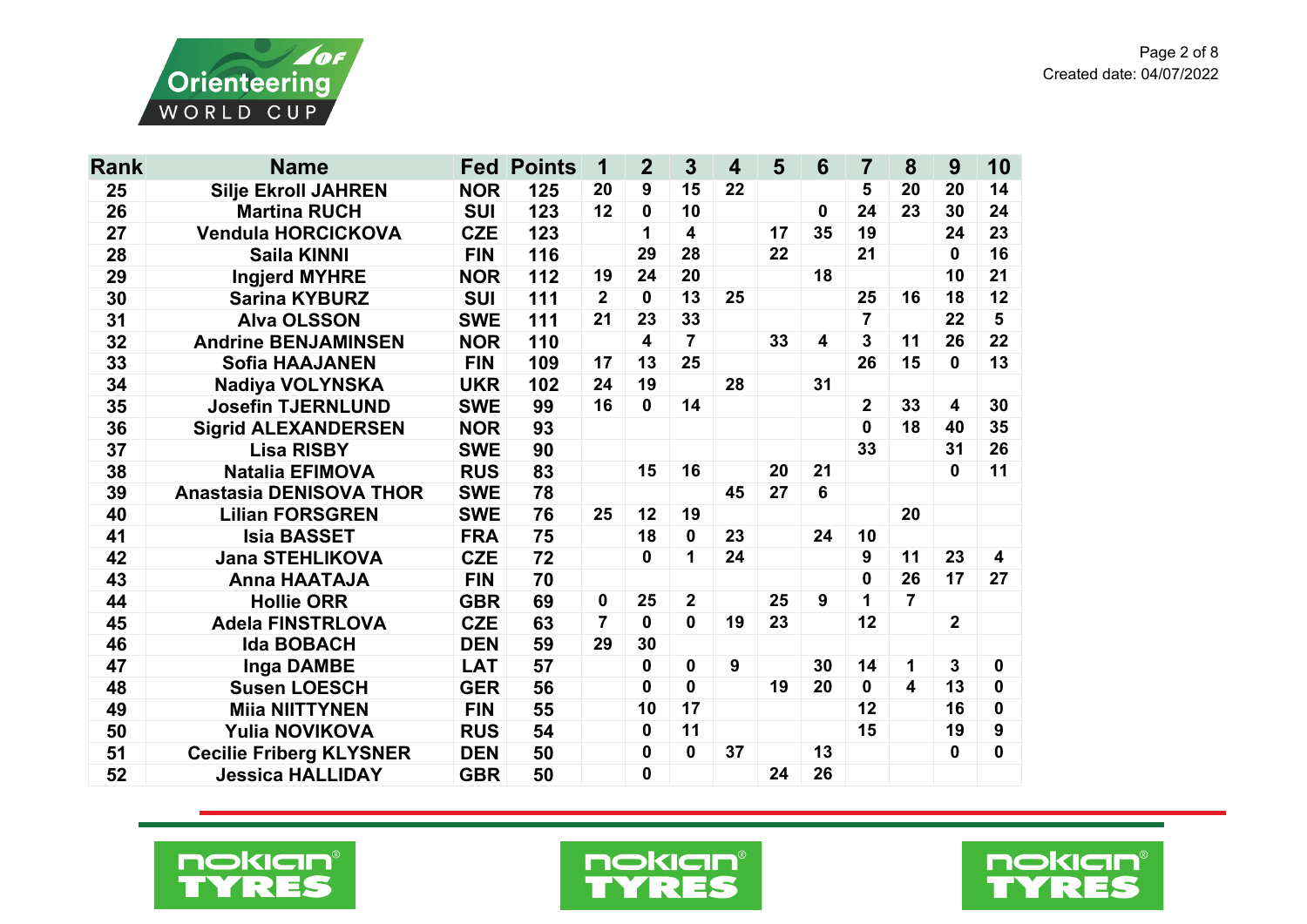

| <b>Rank</b> | <b>Name</b>                                      |            | <b>Fed Points</b> | 1                | $\overline{2}$   | $\overline{3}$ | $\boldsymbol{4}$ | 5  | $6\phantom{1}6$ | $\overline{7}$          | 8              | 9           | 10          |
|-------------|--------------------------------------------------|------------|-------------------|------------------|------------------|----------------|------------------|----|-----------------|-------------------------|----------------|-------------|-------------|
| 53          | <b>Anne Margrethe HAUSKEN</b><br><b>NORDBERG</b> | <b>NOR</b> | 50                |                  |                  |                |                  | 50 |                 |                         |                |             |             |
| 54          | <b>Sandra GROSBERGA</b>                          | <b>LAT</b> | 49                | $\boldsymbol{9}$ | $\boldsymbol{0}$ | 0              | 21               |    | 15              | $\overline{\mathbf{4}}$ |                | $\mathbf 0$ | $\bf{0}$    |
| 55          | <b>Kirsi NURMI</b>                               | <b>FIN</b> | 46                | 24               | $\overline{2}$   | $\mathbf 0$    | 14               |    |                 |                         | $5\phantom{1}$ |             | 1           |
| 56          | <b>Paula GROSS</b>                               | <b>SUI</b> | 36                |                  | $\mathbf{0}$     | 5              |                  |    |                 |                         |                | 21          | 10          |
| 57          | <b>Emma JOHANSSON</b>                            | <b>NOR</b> | 36                |                  | 14               | $\mathbf 0$    |                  |    |                 | 22                      |                |             |             |
| 58          | <b>Sina TOMMER</b>                               | <b>SUI</b> | 35                |                  |                  |                |                  |    |                 |                         |                | 35          |             |
| 59          | <b>Jo SHEPHERD</b>                               | <b>GBR</b> | 34                |                  | $\mathbf 0$      |                | 11               |    | 23              | 0                       |                | 0           | 0           |
| 60          | <b>Evely KAASIKU</b>                             | <b>EST</b> | 33                |                  | $\mathbf{0}$     | 0              | 8                |    | 25              | 0                       | $\mathbf 0$    | 0           | 0           |
| 61          | <b>Laura RAMSTEIN</b>                            | <b>AUT</b> | 33                |                  | $\mathbf 0$      | 0              | 12               |    | 14              | $\mathbf 0$             |                | 7           | $\bf{0}$    |
| 62          | <b>Amanda Falck WEBER</b>                        | <b>DEN</b> | 33                | 3                | $\mathbf 0$      | 0              | 16               | 0  |                 | 0                       | 14             | 0           | $\mathbf 0$ |
| 63          | <b>Lisa HOLER</b>                                | <b>SUI</b> | 33                |                  | $\mathbf 0$      | 0              |                  |    | 11              | $\mathbf 0$             | $\overline{7}$ | 15          | $\mathbf 0$ |
| 64          | <b>Lizzie INGHAM</b>                             | <b>NZL</b> | 32                |                  |                  |                | $\mathbf 0$      | 13 | 19              |                         |                |             |             |
| 65          | <b>Annika RIHMA</b>                              | <b>EST</b> | 30                |                  | 0                | $\mathbf 3$    |                  | 21 |                 | 0                       |                | 6           | 0           |
| 66          | <b>Aleksandra HORNIK</b>                         | <b>POL</b> | 30                | $\mathbf 0$      | $\mathbf 0$      |                |                  |    |                 | 17                      | 13             |             |             |
| 67          | <b>Tessa STRAIN</b>                              | <b>GBR</b> | 28                | 28               | 0                | $\mathbf 0$    |                  |    |                 |                         |                |             |             |
| 68          | <b>Megan CARTER DAVIES</b>                       | <b>GBR</b> | 28                | 15               | $\mathbf 0$      | $\mathbf 0$    | 13               |    |                 |                         |                |             |             |
| 69          | <b>Nikoline EKEBERG SCHJERVE</b>                 | <b>NOR</b> | 27                | 6                | 3                | $\mathbf 0$    | 18               |    |                 | $\mathbf 0$             | $\mathbf 0$    |             | $\mathbf 0$ |
| 70          | <b>Amelie CHATAING</b>                           | <b>FRA</b> | 27                |                  | 6                | 9              |                  |    | 12              |                         |                |             |             |
| 71          | <b>Liis JOHANSON</b>                             | <b>EST</b> | 25                |                  | $\boldsymbol{0}$ | 0              | 15               | 10 |                 |                         |                |             |             |
| 72          | <b>Hanna WISNIEWSKA</b>                          | <b>POL</b> | 21                |                  | $\mathbf 0$      |                |                  | 4  | 17              | 0                       |                |             |             |
| 73          | <b>Virag WEILER</b>                              | <b>HUN</b> | 20                |                  |                  |                | 20               | 0  |                 |                         |                | $\mathbf 0$ | 0           |
| 74          | <b>Fanni GYURKO</b>                              | <b>HUN</b> | 18                |                  | $\mathbf 0$      | $6\phantom{1}$ |                  | 12 |                 |                         |                |             |             |
| 75          | <b>Tereza JANOSIKOVA</b>                         | <b>CZE</b> | 17                |                  | $\mathbf 0$      | 0              | 17               |    |                 |                         |                |             |             |
| 76          | <b>Charlotte WARD</b>                            | <b>GBR</b> | 17                | 8                |                  |                |                  |    |                 |                         | 9              |             |             |
| 77          | Anna DVORIANSKAIA                                | <b>RUS</b> | 17                |                  |                  |                |                  |    |                 |                         | 17             |             |             |
| 78          | <b>Marianne HAUG</b>                             | <b>EST</b> | 16                |                  | $\mathbf 0$      | $\mathbf 0$    |                  |    | 16              | 0                       |                |             |             |
| 79          | <b>Charlotte WATSON</b>                          | <b>GBR</b> | 16                |                  |                  |                |                  | 16 |                 | $\mathbf 0$             |                |             |             |





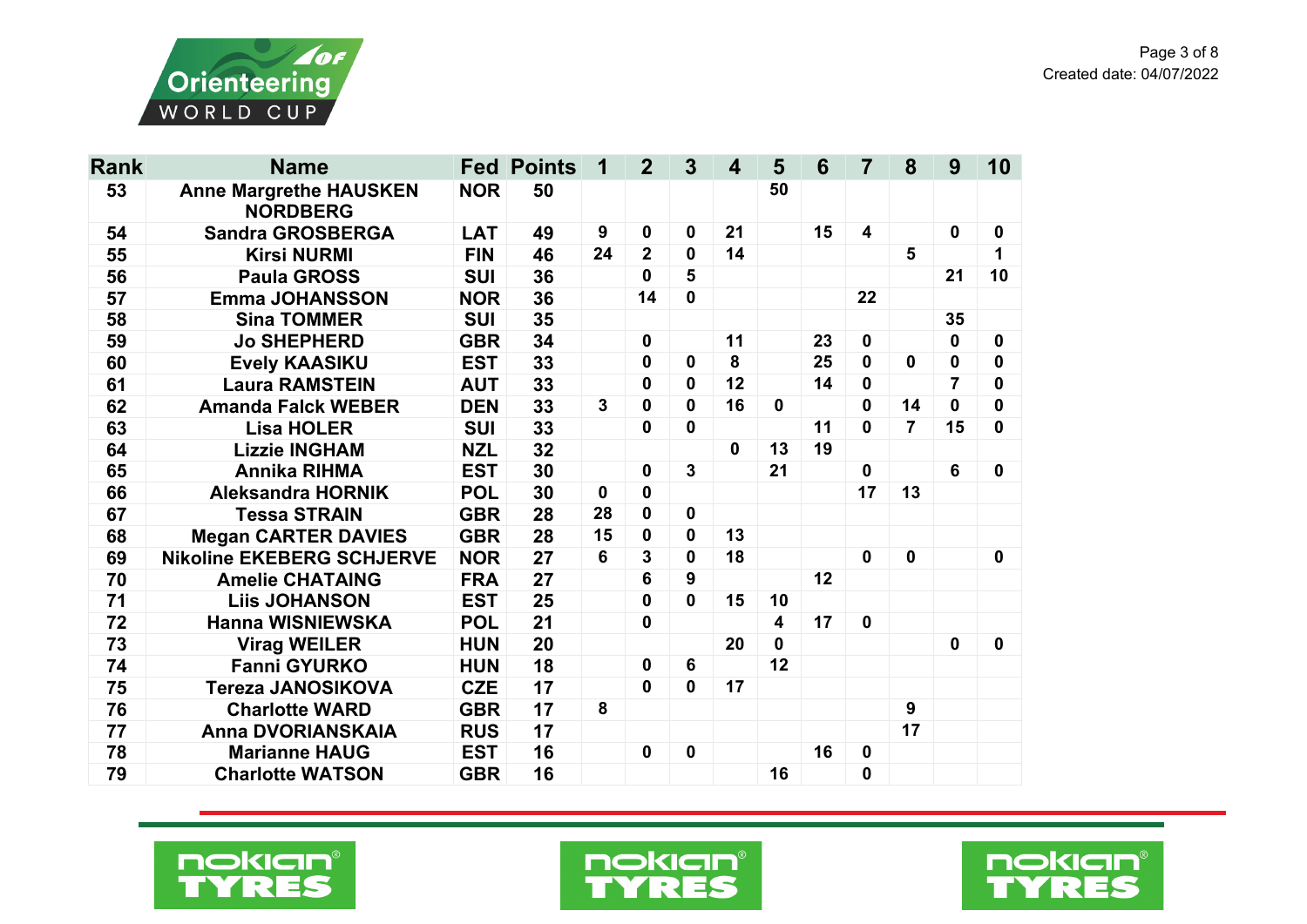

| <b>Rank</b> | <b>Name</b>                        | Fed        | <b>Points</b>           | 1 | $\overline{2}$ | 3            | 4              | 5              | 6                       | $\overline{7}$ | 8              | 9              | 10               |
|-------------|------------------------------------|------------|-------------------------|---|----------------|--------------|----------------|----------------|-------------------------|----------------|----------------|----------------|------------------|
| 80          | <b>Laura JOONAS</b>                | <b>EST</b> | 15                      |   |                |              |                | 5              | 10                      | $\mathbf 0$    |                |                |                  |
| 81          | <b>Anja ARBTER</b>                 | <b>AUT</b> | 14                      |   | $\mathbf 0$    | $\mathbf 0$  |                |                | $\overline{\mathbf{2}}$ | 0              |                | 12             | 0                |
| 82          | <b>Sandra PAUZAITE</b>             | <b>LTU</b> | 14                      |   |                |              |                | 11             | 3                       | $\mathbf 0$    |                | 0              | $\mathbf{0}$     |
| 83          | <b>Gabija RAZAITYTE SAUNORIENE</b> |            | 14                      |   | 0              | $\mathbf 0$  |                |                | 8                       | 6              |                | 0              |                  |
| 84          | <b>Irina NYBERG</b>                | <b>RUS</b> | 13                      |   | $\mathbf 0$    |              |                |                |                         | 13             |                | 0              | $\mathbf 0$      |
| 85          | <b>Carlotta SCALET</b>             | <b>ITA</b> | 10                      |   | $\mathbf 0$    |              | 10             |                | 0                       | $\mathbf 0$    |                |                | $\mathbf 0$      |
| 86          | <b>Irita PUKITE</b>                | <b>LAT</b> | $\boldsymbol{9}$        |   | $\mathbf 0$    | $\mathbf 0$  |                | 9              |                         | 0              | $\mathbf 0$    |                |                  |
| 87          | <b>Tekle Emilija GVILDYTE</b>      | <b>LTU</b> | 9                       |   |                |              | 0              |                |                         |                | 9              |                |                  |
| 88          | <b>Indre VALAITE</b>               | <b>LTU</b> | 8                       |   |                |              |                | 8              |                         | $\mathbf 0$    |                | $\mathbf 0$    | $\mathbf 0$      |
| 89          | <b>Anna BACHMAN</b>                | <b>SWE</b> | 8                       |   |                |              |                |                |                         | 8              |                |                |                  |
| 90          | <b>Vanessa ROUND</b>               | <b>AUS</b> | $\overline{7}$          |   |                |              |                |                |                         |                |                | $\mathbf 0$    | 7                |
| 91          | <b>Anna SERRALLONGA ARQUES</b>     | <b>ESP</b> | $\overline{7}$          |   | $\mathbf 0$    | $\mathbf 0$  |                | $\overline{7}$ | $\mathbf 0$             |                |                |                |                  |
| 92          | <b>Luca SZUROMI</b>                | <b>HUN</b> | $\overline{7}$          |   |                |              |                |                | $\overline{7}$          |                |                | $\mathbf 0$    | $\boldsymbol{0}$ |
| 93          | <b>Kateryna DZEMA</b>              | <b>UKR</b> | $\overline{7}$          |   | $\mathbf 0$    | $\mathbf 0$  | $\overline{7}$ | $\mathbf{0}$   |                         |                |                |                |                  |
| 94          | <b>Anna NILSSON SIMKOVICS</b>      | <b>AUT</b> | $6\phantom{a}$          |   |                |              |                | 6              |                         | $\mathbf 0$    |                | $\mathbf 0$    | 0                |
| 95          | <b>Alice LEAKE</b>                 | <b>GBR</b> | 6                       |   |                |              | 6              |                |                         |                |                |                |                  |
| 96          | <b>Barbora ZHANALOVA</b>           | <b>CZE</b> | 5                       |   | $\bf{0}$       | $\mathbf 0$  |                |                |                         | $\mathbf 0$    |                | $5\phantom{1}$ | $\boldsymbol{0}$ |
| 97          | <b>Caroline GJOTTERUP</b>          | <b>DEN</b> | 5                       |   | $\bf{0}$       | 0            | 5              |                | 0                       |                |                | 0              | $\mathbf 0$      |
| 98          | <b>Lauriane BEAUVISAGE</b>         | <b>FRA</b> | 5                       |   | $\mathbf 0$    | $\mathbf{0}$ | $\mathbf 0$    |                | 5                       |                |                |                |                  |
| 99          | <b>Laura ROBERTSON</b>             | <b>NZL</b> | 4                       |   | 0              |              | 4              |                | $\mathbf{0}$            |                |                |                |                  |
| 100         | <b>Liga VALDMANE</b>               | <b>LAT</b> | $\mathbf 3$             |   |                |              |                | 3              |                         | $\mathbf 0$    |                | $\mathbf{0}$   | 0                |
| 101         | <b>Kristina ZHURAVLEVA</b>         | <b>BLR</b> | $\overline{\mathbf{3}}$ |   |                |              | 0              | $\bf{0}$       |                         | $\mathbf 0$    | $\overline{3}$ |                |                  |
| 102         | <b>Violeta FELICIANO SANJUAN</b>   | <b>ESP</b> | $\overline{\mathbf{3}}$ |   | $\mathbf 0$    |              | 3              | 0              |                         |                |                |                |                  |
| 103         | <b>Anina BRUNNER</b>               | <b>SUI</b> | $\overline{\mathbf{2}}$ |   |                |              |                |                |                         | $\mathbf 0$    | $\overline{2}$ |                | $\mathbf 0$      |
| 104         | <b>Natasha KEY</b>                 | <b>AUS</b> | $\overline{\mathbf{2}}$ |   |                |              | 0              | $\overline{2}$ |                         |                |                |                |                  |
| 105         | <b>Krystal NEUMANN</b>             | <b>AUS</b> | $\overline{\mathbf{2}}$ |   | $\mathbf 0$    | $\mathbf 0$  | $\overline{2}$ | $\mathbf 0$    |                         |                |                |                |                  |
| 106         | <b>Miri Thrane OEDUM</b>           | <b>DEN</b> | 1                       |   | 0              | $\mathbf 0$  |                |                | 1                       |                |                | 0              | 0                |
| 107         | <b>Laura VIKE</b>                  | <b>LAT</b> | 1                       |   | $\bf{0}$       |              |                |                |                         | 1              |                | 0              | $\bf{0}$         |





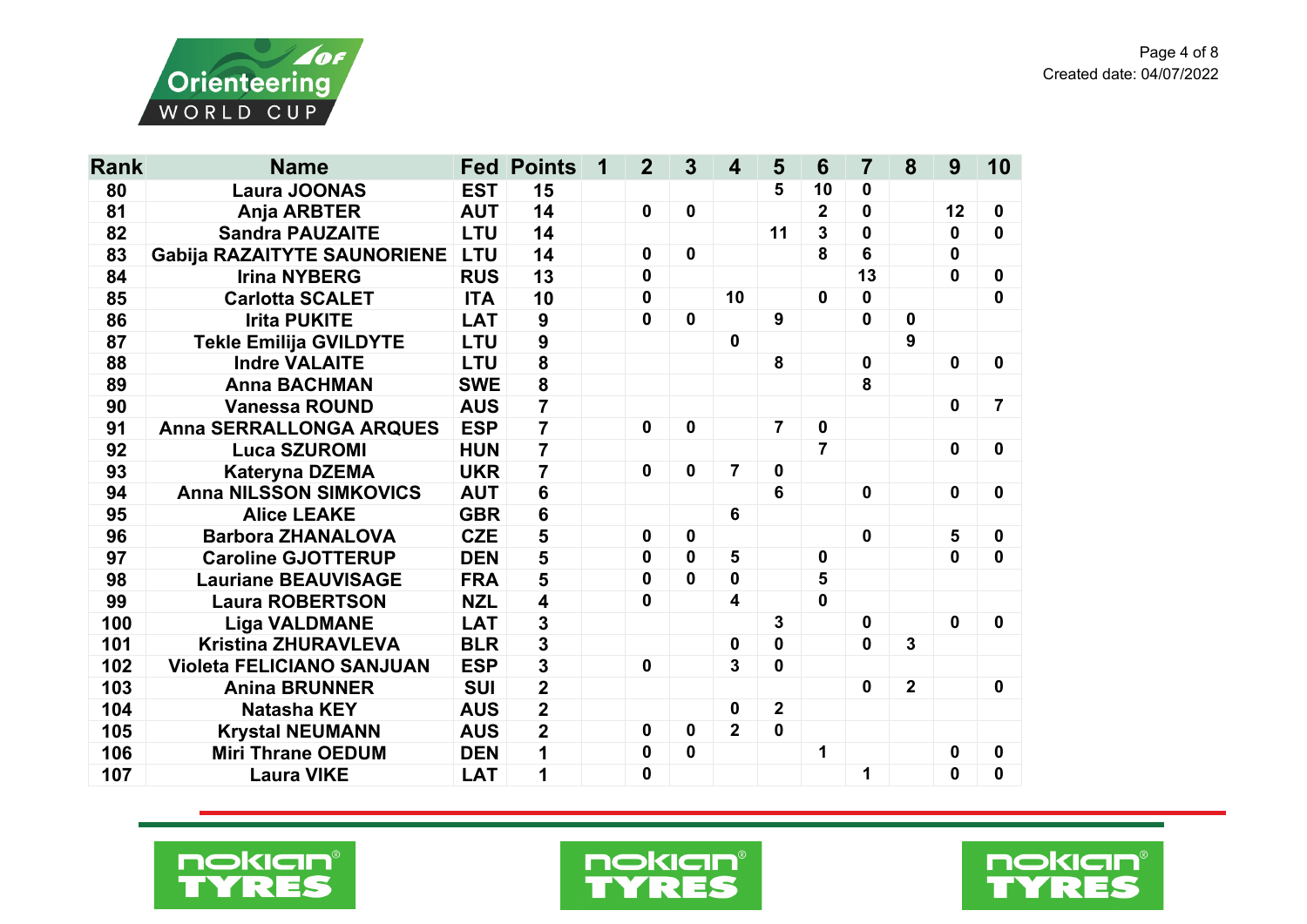

| <b>Rank</b> | <b>Name</b>                 |            | <b>Fed Points</b> | 1 | $\mathbf{2}$     | $\mathbf{3}$ | $\boldsymbol{4}$ | 5           | 6           | 7            | 8           | 9            | 10           |
|-------------|-----------------------------|------------|-------------------|---|------------------|--------------|------------------|-------------|-------------|--------------|-------------|--------------|--------------|
| 108         | <b>Antoaneta DYAKSOVA</b>   | <b>BUL</b> | 1                 |   |                  |              | 1                |             |             |              |             |              |              |
| 109         | <b>Kristina IVANOVA</b>     | <b>BUL</b> | 1                 |   |                  |              |                  | 1           |             |              |             |              |              |
|             | <b>Patricia NIEKE</b>       | <b>GER</b> | $\mathbf 0$       |   | 0                | $\mathbf 0$  |                  |             |             | $\mathbf 0$  |             | $\bf{0}$     | $\mathbf 0$  |
|             | Inga KAZLAUSKAITE           | <b>LTU</b> | $\pmb{0}$         |   |                  |              |                  |             |             |              |             | $\mathbf 0$  | 0            |
|             | <b>Francesca TAUFER</b>     | <b>ITA</b> | $\mathbf 0$       |   |                  |              |                  |             |             |              |             | $\mathbf{0}$ | $\mathbf{0}$ |
|             | <b>Aislinn PRENDERGAST</b>  | <b>AUS</b> | $\mathbf 0$       |   | $\mathbf 0$      | $\mathbf 0$  |                  |             |             | $\mathbf 0$  |             | 0            | 0            |
|             | <b>Irene POZZEBON</b>       | <b>ITA</b> | $\mathbf 0$       |   |                  |              |                  | $\mathbf 0$ |             |              |             | 0            | 0            |
|             | <b>Chloe HABERKORN</b>      | <b>FRA</b> | $\mathbf 0$       |   | 0                | $\mathbf 0$  |                  | $\mathbf 0$ |             | $\mathbf 0$  |             | $\mathbf 0$  | $\mathbf 0$  |
|             | <b>Kate MORRISON</b>        | <b>NZL</b> | 0                 |   | 0                | 0            |                  |             |             |              |             | $\mathbf 0$  | 0            |
|             | <b>Paula STARKE</b>         | <b>GER</b> | $\mathbf 0$       |   | 0                | 0            |                  |             |             | $\mathbf 0$  |             | $\mathbf{0}$ | $\mathbf 0$  |
|             | <b>Maelle BEAUVIR</b>       | <b>FRA</b> | $\mathbf 0$       |   | 0                |              |                  |             |             | 0            | $\mathbf 0$ |              | 0            |
|             | <b>Kerstin UIBOUPIN</b>     | <b>EST</b> | $\mathbf 0$       |   | 0                | 0            | 0                |             |             | 0            |             | $\mathbf 0$  | $\mathbf 0$  |
|             | <b>Denisa KOSOVA</b>        | <b>CZE</b> | $\mathbf 0$       |   | 0                | 0            |                  |             | 0           | $\mathbf 0$  |             |              |              |
|             | <b>Sze Wing YEE</b>         | <b>HKG</b> | $\mathbf 0$       |   | 0                | 0            |                  |             |             |              |             |              |              |
|             | <b>Tatsiana VOVERIENE</b>   | <b>LTU</b> | $\mathbf 0$       |   |                  |              |                  |             | 0           | $\mathbf 0$  |             |              |              |
|             | <b>Margret ZIMMERMANN</b>   | <b>EST</b> | $\mathbf 0$       |   | $\boldsymbol{0}$ | $\mathbf 0$  |                  |             |             | $\mathbf 0$  |             |              |              |
|             | <b>Lenka MECHLOVA</b>       | <b>CZE</b> | $\mathbf 0$       |   |                  |              |                  |             |             |              |             | $\mathbf 0$  | $\mathbf 0$  |
|             | <b>Magdalena TUZILOVA</b>   | <b>CZE</b> | $\mathbf 0$       |   | 0                | 0            |                  |             |             |              |             |              |              |
|             | <b>Ka Ki LEUNG</b>          | <b>HKG</b> | $\mathbf 0$       |   | 0                | 0            |                  |             |             |              |             |              |              |
|             | <b>Hanna MUELLER</b>        | <b>GER</b> | 0                 |   | 0                | 0            |                  |             |             |              |             |              |              |
|             | <b>Anika GASSNER</b>        | <b>AUT</b> | $\mathbf 0$       |   | 0                | 0            |                  |             |             | $\mathbf 0$  |             |              |              |
|             | <b>Eleonora DONADINI</b>    | <b>ITA</b> | $\mathbf 0$       |   |                  |              |                  | $\mathbf 0$ |             |              |             | $\mathbf 0$  | $\mathbf 0$  |
|             | <b>Ausrine KUTKAITE</b>     | <b>LTU</b> | $\mathbf 0$       |   |                  |              |                  |             |             | $\mathbf 0$  |             |              | 0            |
|             | <b>Andra Cecilia ANGHEL</b> | <b>ROU</b> | $\mathbf 0$       |   |                  |              |                  | $\mathbf 0$ | $\mathbf 0$ |              |             |              |              |
|             | <b>Laura LEIBOMA</b>        | <b>LAT</b> | $\pmb{0}$         |   | 0                | 0            |                  |             |             | $\mathbf{0}$ |             |              |              |
|             | <b>Hinako INAGE</b>         | <b>JPN</b> | $\mathbf 0$       |   | $\mathbf 0$      | $\mathbf 0$  |                  | $\mathbf 0$ |             |              |             |              |              |
|             | <b>Mirja PAVIC</b>          | <b>CRO</b> | 0                 |   |                  |              |                  | 0           | $\mathbf 0$ |              |             |              |              |
|             | <b>Weronika PODZINSKA</b>   | <b>POL</b> | $\mathbf 0$       |   | $\boldsymbol{0}$ |              |                  |             |             | 0            |             |              |              |





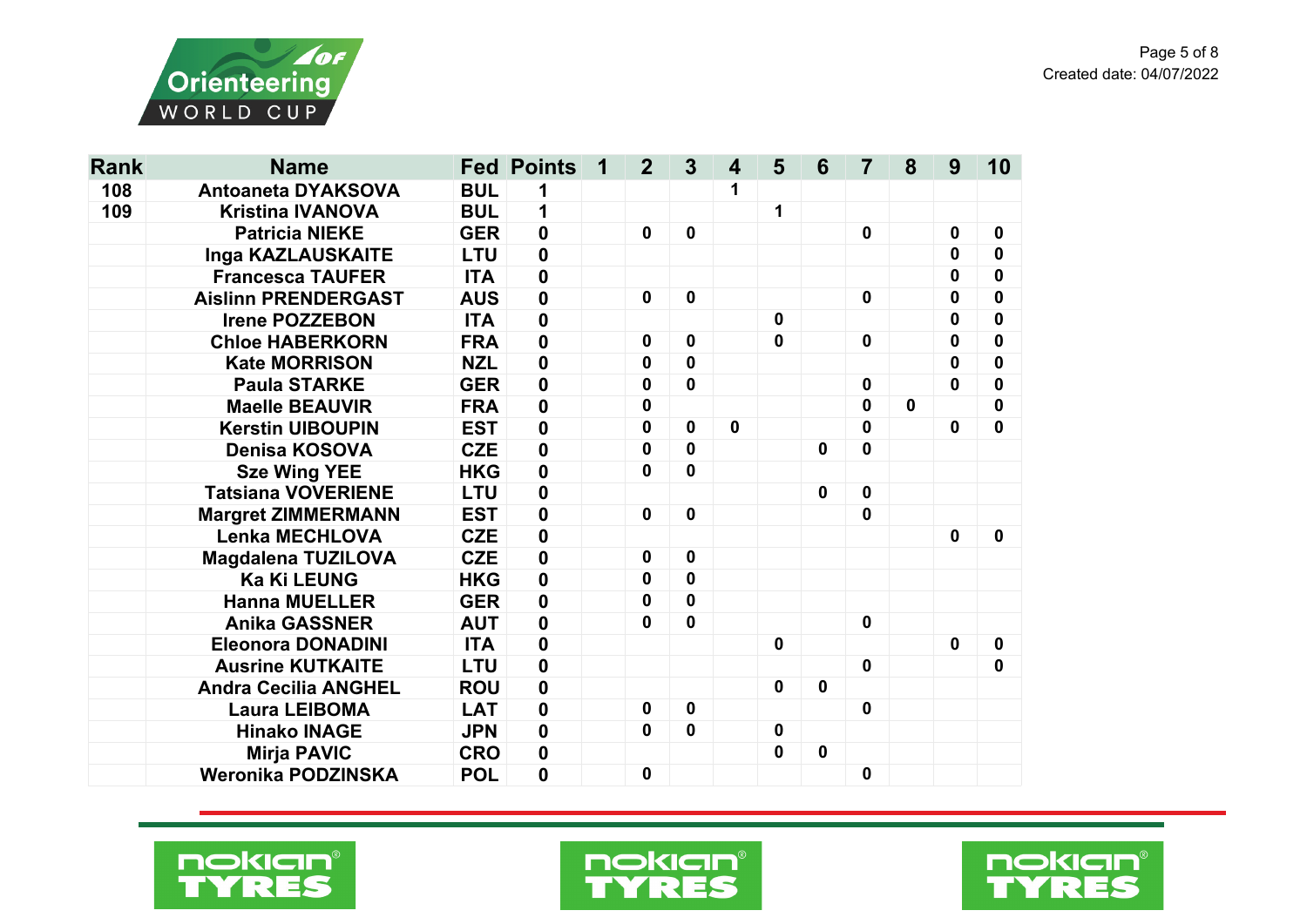

| <b>Rank</b> | <b>Name</b>                         |            | <b>Fed Points</b> | 1 | $\mathbf{2}$ | $\mathbf{3}$ | $\overline{\mathbf{4}}$ | 5           | 6                | 7           | 8 | 9            | 10 |
|-------------|-------------------------------------|------------|-------------------|---|--------------|--------------|-------------------------|-------------|------------------|-------------|---|--------------|----|
|             | <b>Anine AHLSAND</b>                | <b>NOR</b> | $\boldsymbol{0}$  |   | 0            | 0            |                         |             |                  |             |   |              |    |
|             | <b>Carina POLZER</b>                | <b>AUT</b> | $\mathbf 0$       |   | 0            | $\mathbf 0$  |                         |             |                  |             |   |              |    |
|             | <b>Olena PITIRIMOVA</b>             | <b>UKR</b> | $\mathbf 0$       |   | 0            | $\mathbf 0$  |                         |             |                  | $\mathbf 0$ |   |              |    |
|             | <b>Olga BALABANOVA</b>              | <b>UKR</b> | $\mathbf 0$       |   | 0            | $\mathbf 0$  |                         | $\mathbf 0$ |                  |             |   |              |    |
|             | <b>Jasmine NEVE</b>                 | <b>AUS</b> | $\mathbf 0$       |   |              |              |                         |             |                  |             |   | $\mathbf 0$  | 0  |
|             | <b>Viktorija SUKHAREVSKA</b>        | <b>UKR</b> | $\mathbf 0$       |   | 0            | $\mathbf 0$  |                         |             |                  |             |   |              |    |
|             | <b>Hau Wah Brenda CHAN</b>          | <b>HKG</b> | $\pmb{0}$         |   | $\mathbf{0}$ | $\mathbf 0$  |                         | $\mathbf 0$ |                  |             |   |              |    |
|             | <b>Galina RIBEDIUC</b>              | <b>MDA</b> | $\mathbf 0$       |   |              |              |                         | $\mathbf 0$ | $\mathbf 0$      |             |   |              |    |
|             | <b>Ka Man LEUNG</b>                 | <b>HKG</b> | $\pmb{0}$         |   | 0            | $\mathbf 0$  |                         |             |                  |             |   |              |    |
|             | <b>Anna REINHARDT</b>               | <b>GER</b> | $\pmb{0}$         |   | 0            | $\mathbf 0$  |                         |             |                  |             |   |              |    |
|             | <b>Arntraut GOETSCH</b>             | <b>GER</b> | $\pmb{0}$         |   | $\mathbf 0$  | $\mathbf 0$  |                         | $\mathbf 0$ | $\mathbf 0$      | $\mathbf 0$ |   |              |    |
|             | <b>Maika MORIYA</b>                 | <b>JPN</b> | $\mathbf 0$       |   | $\mathbf 0$  | $\mathbf 0$  |                         |             |                  |             |   |              |    |
|             | <b>Katerina CHROMA</b>              | <b>CZE</b> | $\mathbf 0$       |   | $\mathbf 0$  | 0            |                         |             |                  |             |   |              |    |
|             | <b>Franciely DE SIQUEIRA CHILES</b> | <b>BRA</b> | $\mathbf 0$       |   |              |              |                         | $\mathbf 0$ | $\mathbf 0$      |             |   |              |    |
|             | <b>Olha PANCHENKO</b>               | <b>UKR</b> | $\mathbf 0$       |   | $\mathbf 0$  |              |                         |             | $\mathbf 0$      |             |   |              |    |
|             | <b>Christiane TROESSE</b>           | <b>GER</b> | $\mathbf 0$       |   | 0            | $\mathbf 0$  |                         |             |                  |             |   |              |    |
|             | <b>Cecile FOLTZER</b>               | <b>FRA</b> | $\mathbf 0$       |   |              |              |                         |             |                  | $\mathbf 0$ |   |              |    |
|             | <b>Leticia SALTORI</b>              | <b>BRA</b> | $\pmb{0}$         |   |              |              |                         | $\mathbf 0$ |                  |             |   |              |    |
|             | <b>Lia PATSCHEIDER</b>              | <b>ITA</b> | $\mathbf 0$       |   |              |              |                         |             |                  | $\mathbf 0$ |   |              |    |
|             | <b>Elaine LENZ</b>                  | <b>BRA</b> | $\mathbf 0$       |   |              |              |                         |             | $\mathbf 0$      |             |   |              |    |
|             | <b>Chu Hsien WANG</b>               | <b>TPE</b> | $\pmb{0}$         |   |              |              |                         |             | $\mathbf 0$      |             |   |              |    |
|             | <b>Kaste RUTKAUSKAITE</b>           | <b>LTU</b> | $\mathbf 0$       |   |              |              |                         |             |                  | $\mathbf 0$ |   |              |    |
|             | <b>Maria PRIETO</b>                 | <b>ESP</b> | $\mathbf 0$       |   |              |              |                         |             |                  | $\mathbf 0$ |   |              |    |
|             | Anastasiia BOROVKOVA                | <b>RUS</b> | $\mathbf 0$       |   |              |              |                         |             |                  |             |   | $\mathbf{0}$ |    |
|             | <b>Stella EFSTATHIOU</b>            | <b>CYP</b> | $\pmb{0}$         |   |              |              |                         |             | $\boldsymbol{0}$ |             |   |              |    |
|             | <b>Olena BABYCH</b>                 | <b>UKR</b> | $\mathbf 0$       |   |              |              |                         |             |                  | $\mathbf 0$ |   |              |    |
|             | <b>Marta GUIJO ALONSO</b>           | <b>ESP</b> | $\mathbf 0$       |   |              |              |                         |             |                  | $\mathbf 0$ |   |              |    |
|             | <b>Filipa RODRIGUES</b>             | <b>POR</b> | 0                 |   |              |              |                         |             | $\mathbf 0$      |             |   |              |    |





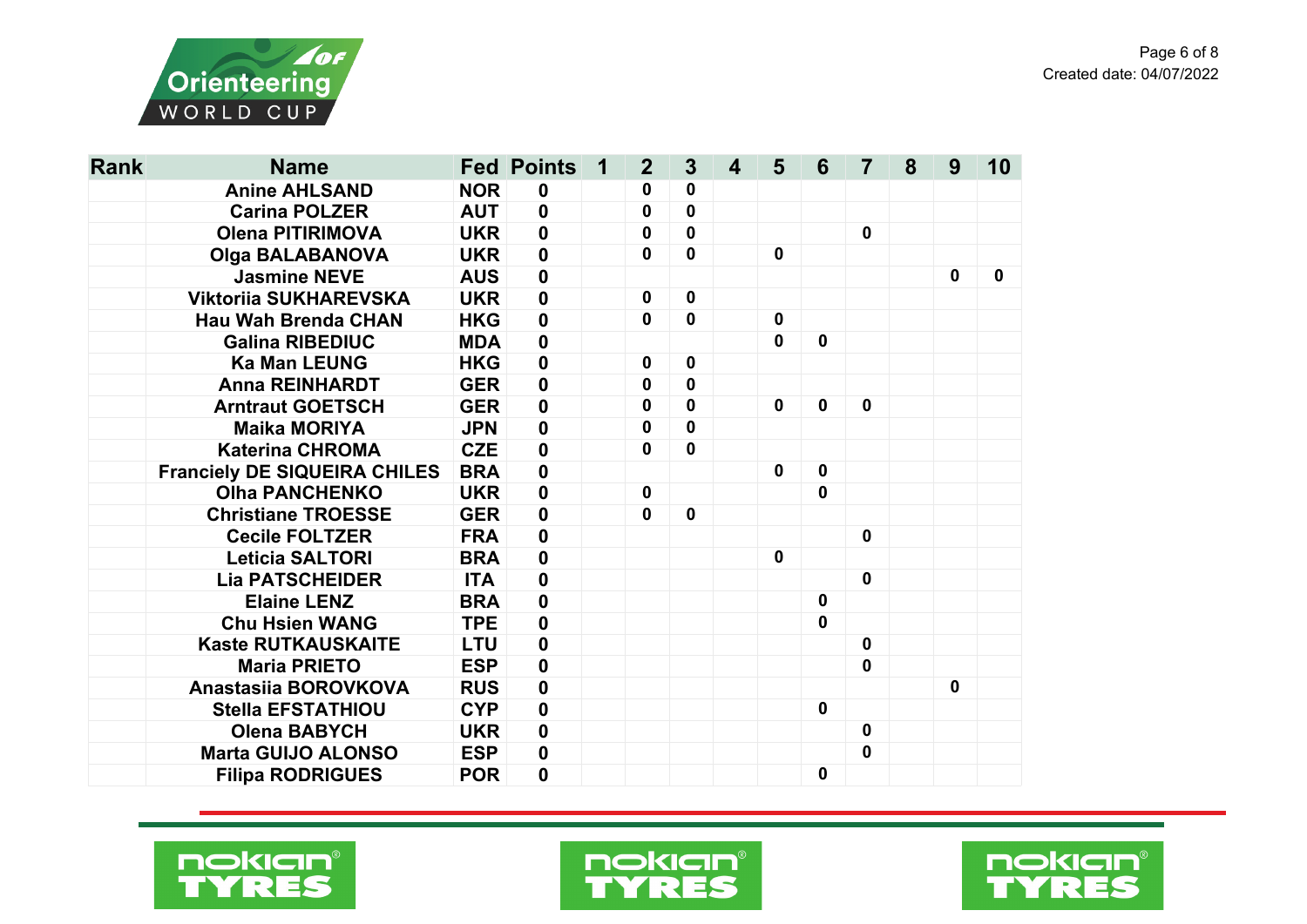

| <b>Rank</b> | <b>Name</b>                    |            | <b>Fed Points</b> | 1 | 2 <sup>2</sup> | $\mathbf{3}$ | 4 | 5            | 6           | 7           | 8 | 9           | 10          |
|-------------|--------------------------------|------------|-------------------|---|----------------|--------------|---|--------------|-------------|-------------|---|-------------|-------------|
|             | <b>Ekaterina NIKITINA</b>      | <b>RUS</b> | $\mathbf 0$       |   |                |              |   |              |             | 0           |   |             |             |
|             | <b>Anna CAGLIO</b>             | <b>ITA</b> | $\mathbf 0$       |   |                |              |   |              | 0           |             |   |             |             |
|             | <b>Bridget ANDERSON</b>        | <b>AUS</b> | $\mathbf 0$       |   |                |              |   |              | $\mathbf 0$ |             |   |             |             |
|             | <b>Regina BERTOTI</b>          | <b>HUN</b> | $\pmb{0}$         |   |                |              |   |              | $\mathbf 0$ |             |   |             |             |
|             | <b>Evalin BRAUTIGAM</b>        | <b>USA</b> | $\mathbf 0$       |   |                |              |   | $\mathbf{0}$ |             |             |   |             |             |
|             | <b>Lone Karin BROCHMANN</b>    | <b>NOR</b> | $\pmb{0}$         |   |                |              |   |              |             | $\mathbf 0$ |   |             |             |
|             | <b>Alison CAMPBELL</b>         | <b>USA</b> | $\pmb{0}$         |   |                |              |   |              | 0           |             |   |             |             |
|             | <b>Charmaine Kai Wing FUNG</b> | <b>HKG</b> | $\pmb{0}$         |   |                |              |   |              |             | $\mathbf 0$ |   |             |             |
|             | <b>Ewa BERNACIAK</b>           | <b>POL</b> | $\pmb{0}$         |   | $\mathbf{0}$   |              |   |              |             |             |   |             |             |
|             | <b>Shuangyan HAO</b>           | <b>CHN</b> | $\mathbf 0$       |   |                |              |   | $\mathbf 0$  |             |             |   |             |             |
|             | <b>Daisy KUDRE SCHNYDER</b>    | <b>EST</b> | $\pmb{0}$         |   |                |              |   |              |             |             |   | $\mathbf 0$ |             |
|             | <b>Cho Yu LAM</b>              | <b>HKG</b> | $\pmb{0}$         |   |                |              |   |              | $\mathbf 0$ |             |   |             |             |
|             | <b>Belinda LAWFORD</b>         | <b>AUS</b> | $\pmb{0}$         |   |                |              |   |              | 0           |             |   |             |             |
|             | <b>Wai Lan Iris LUI</b>        | <b>HKG</b> | $\mathbf 0$       |   |                |              |   |              |             | $\mathbf 0$ |   |             |             |
|             | <b>Saho MIYAKAWA</b>           | <b>JPN</b> | $\pmb{0}$         |   |                |              |   |              | 0           |             |   |             |             |
|             | <b>Mariana MOREIRA</b>         | <b>POR</b> | $\pmb{0}$         |   |                |              |   | $\mathbf 0$  |             |             |   |             |             |
|             | <b>Anna NARHI</b>              | <b>FIN</b> | $\mathbf 0$       |   |                |              |   |              |             |             |   | $\mathbf 0$ |             |
|             | <b>Ona RAFOLS PERRAMON</b>     | <b>ESP</b> | $\pmb{0}$         |   |                |              |   |              | $\mathbf 0$ |             |   |             |             |
|             | <b>Imogene SCOTT</b>           | <b>NZL</b> | $\boldsymbol{0}$  |   |                |              |   | $\mathbf 0$  |             |             |   |             |             |
|             | <b>Emine SEZGUNSAY</b>         | <b>TUR</b> | $\mathbf 0$       |   |                |              |   |              | 0           |             |   |             |             |
|             | <b>Iliana ILIEVA</b>           | <b>BUL</b> | $\pmb{0}$         |   |                |              |   |              | 0           |             |   |             |             |
|             | <b>Dudu EROL</b>               | <b>TUR</b> | $\mathbf 0$       |   |                |              |   | $\mathbf 0$  |             |             |   |             |             |
|             | <b>Tatiana BEVZA</b>           | <b>RUS</b> | $\pmb{0}$         |   |                |              |   |              |             |             |   |             | $\mathbf 0$ |
|             | Yoon sun CHA                   | <b>KOR</b> | $\pmb{0}$         |   |                |              |   |              | 0           |             |   |             |             |
|             | <b>Yan WANG</b>                | <b>CHN</b> | $\mathbf 0$       |   |                |              |   |              | $\mathbf 0$ |             |   |             |             |